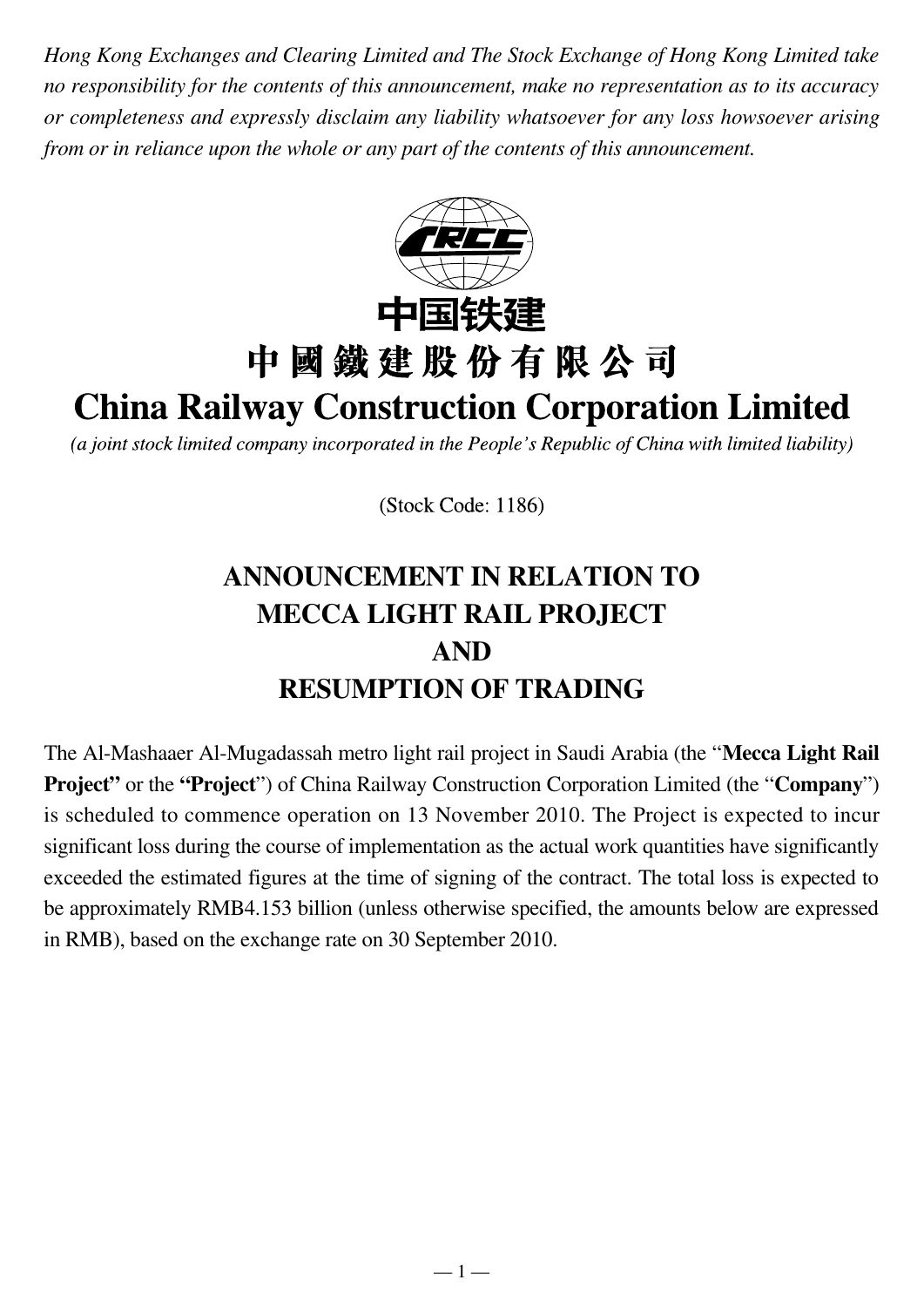## **I. PROFILE OF THE PROJECT**

On 10 February 2009, the Company signed the Contract of Metro Light Rail Project in Saudi Arabia with the Ministry of Municipality and Rural Affairs of the Kingdom of Saudi Arabia, pursuant to which the parties agreed to adopt the EPC+O&M general contracting model (that is, engineering, procurement, construction plus operation and maintenance), and the Company undertook the engineering, procurement, construction, and system (including vehicles) installations and testing as well as the 3-year operation and maintenance commencing from 13 November 2010. According to the construction term requirement, the Project shall commence operation and achieve 35% of the full transport capacity on 13 November 2010, and complete all testing and achieve 100% full capacity in May 2011.

The total contract value of the Project is 6.650 billion Saudi Riyals, equivalent to approximately US\$1.77 billion or RMB12.070 billion (based on the exchange rate on 30 September 2010). For details, please refer to the Announcement in Relation to Overseas New Material Contract dated 12 February 2009 published by the Company on the website of the Shanghai Stock Exchange and the overseas regulatory announcement simultaneously published on the website of The Stock Exchange of Hong Kong Limited ("**Hong Kong Stock Exchange**").

The Project is of great significance as it is the access rail specially for Muslim pilgrims from all around the world.

## **II. PROFIT AND LOSS OF THE PROJECT AND THEIR RECOGNITION**

Based on the exchange rate on 30 September 2010, the estimated total contract revenue of the project amounted to RMB12.070 billion, and the estimated total costs for the contract were RMB16.069 billion. Therefore, the loss from the contract, being the difference between the former two, was RMB3.999 billion. Together with the finance cost of RMB154 million, the total loss for the Project is expected to be RMB4.153 billion.

Of the aforesaid loss, as of 30 September 2010, the accumulated loss of the part of construction work that has been completed amounted to RMB3.329 billion (the accumulated costs incurred amounted to RMB12.769 billion) and the expected loss of the uncompleted part is estimated to be RMB824 million (the estimated costs to be incurred amounted to an additional RMB3.3 billion). As of 30 September 2010, 79.5% of the overall construction had been completed (the recognized accumulated revenue amounted to RMB9.594 billion and the accumulated costs incurred amounted to RMB12.769 billion, representing 79.5% of the estimated total revenue and the estimated total costs, respectively).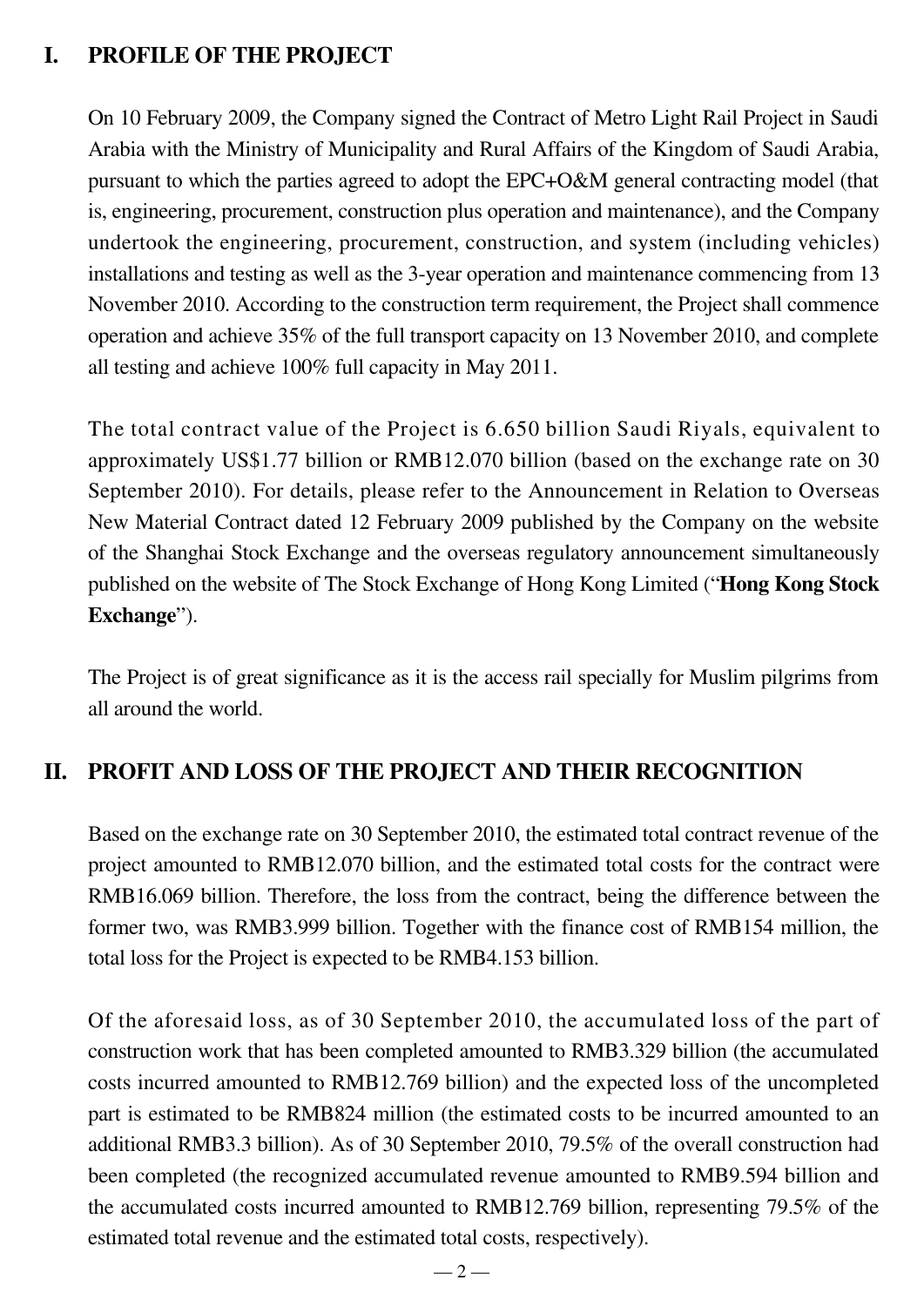In terms of the accounting periods, the recognized loss of the Project for the year 2009 amounted to RMB294 million (of which the recognized loss for the completed part amounted to RMB111 million and the provision for the estimated contract loss for the uncompleted part amounted to RMB183 million), the recognized loss for the first half of 2010 amounted to RMB254 million (of which the recognized loss for the completed part amounted to RMB180 million and the additional provision for the estimated contract loss for the uncompleted part amounted to RMB74 million) and the estimated loss which is expected to be recognized for the third quarter of 2010 amounted to RMB3.605 billion (of which the recognized loss for the completed part amounted to RMB3.038 billion and the additional provision for the estimated contract loss for the uncompleted part amounted to RMB567 million).

# **III. CHANGE IN ESTIMATED TOTAL COSTS OF THE CONTRACT AND REASONS THEREOF**

The Project's contract value was 6.650 billion Saudi Riyals, which was equivalent to RMB12.110 billion on 31 December 2009, or RMB12.103 billion on 30 June 2010 or RMB12.070 billion on 30 September 2010 respectively, due to the minor changes in exchange rate. Estimated total revenues from the contract on the above three dates are accordingly recognized based on the relevant exchange rates.

Based on the above three points in time, the estimated total costs for the contract on 31 December 2009, 30 June 2010 and 30 September 2010 were RMB12.354 billion, RMB12.544 billion and RMB16.069 billion, respectively. The changes in the estimated total costs for the contract are mainly attributable to the following:

The Project adopts the EPC+O&M general contracting mode. The Project was based on conceptual design at the time of signing of the contract. As the owner requested new functional requirements and additional work quantities during the course of construction of the Project, the estimated total costs for the contract gradually increased. As at 30 June 2010, the estimated total costs had increased to RMB12.544 billion.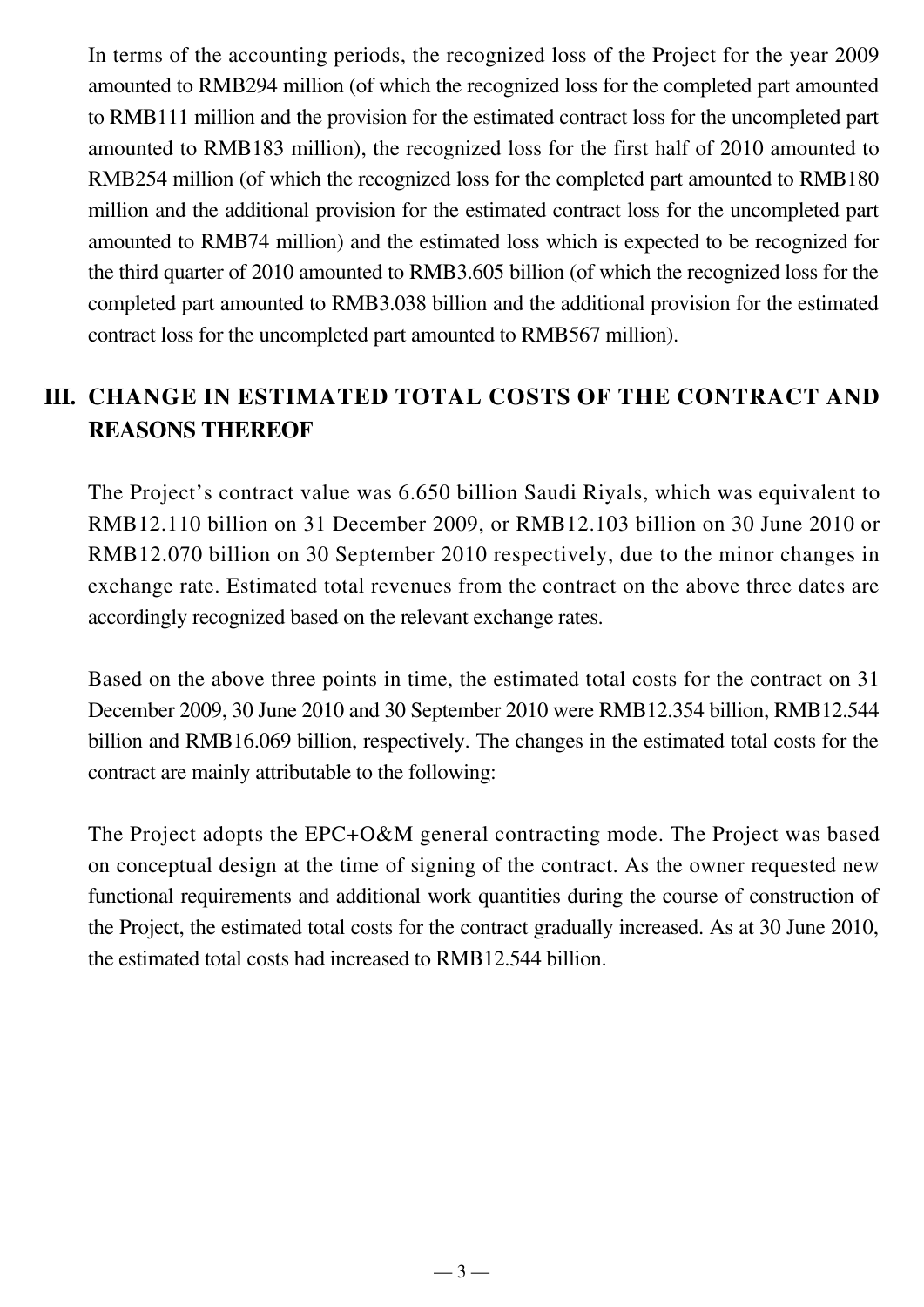In the second half of the year 2010, with the Project entering the phase of large scale construction, and the full commencement of the construction of the various sub-projects, the actual work quantities increased significantly as compared with the estimated figures at the time of signing of the contract. Moreover, the owner increased substantially the transportation capacity of the Project for the year 2010 as compared with the capacity set out in the contract, while the underground pipeline network, land expropriation and relocation undertaken by the owner were substantially delayed, and re-adjustments on parts of the completed construction were also required as a result of the new instructions specified by the owner. Accordingly, the total work quantities and costs of the Project increased significantly, and there were delays in certain phases in the scheduled construction timetable. As the Project has major social influence and has drawn close concerns from the governments of both countries, and in order to ensure the scheduled progress, the Company invested large amount of manpower, resources and capital in the Project, thereby ensuring the scheduled completion of the main part of the Project as planned and commencement of operation in November 2010, in accordance with the requirements of the owner.

The above changes have led to substantial increase in the estimated total costs for the contract. In accordance with the contractual requirements, the Company has delivered relevant materials to the owner in support of the variations and applications for compensation claims. The owner has undertaken to set up a special committee upon completion of the Project to negotiate the claims and compensations. So far, the Company has been in negotiations with the owner for the compensation for the above variations and has not yet obtained the approvals from the owner. In accordance with relevant accounting standards, the Company has not included the amounts of such compensation claims in the estimated total revenue from the contract. The Company will continue to further negotiate with the owner on the compensation issues arising from the above variations and claims.

#### **IV. IMPACT OF THE PROJECT ON THE COMPANY**

The Project is expected to have a material impact on the Company's profits for the third quarter. If approvals for the variations and issues relating to the claims for compensation could not be obtained from the owner before the publication date of 2010 annual results, it is expected that the Project will have a material impact on the profits of the Company for the year 2010.